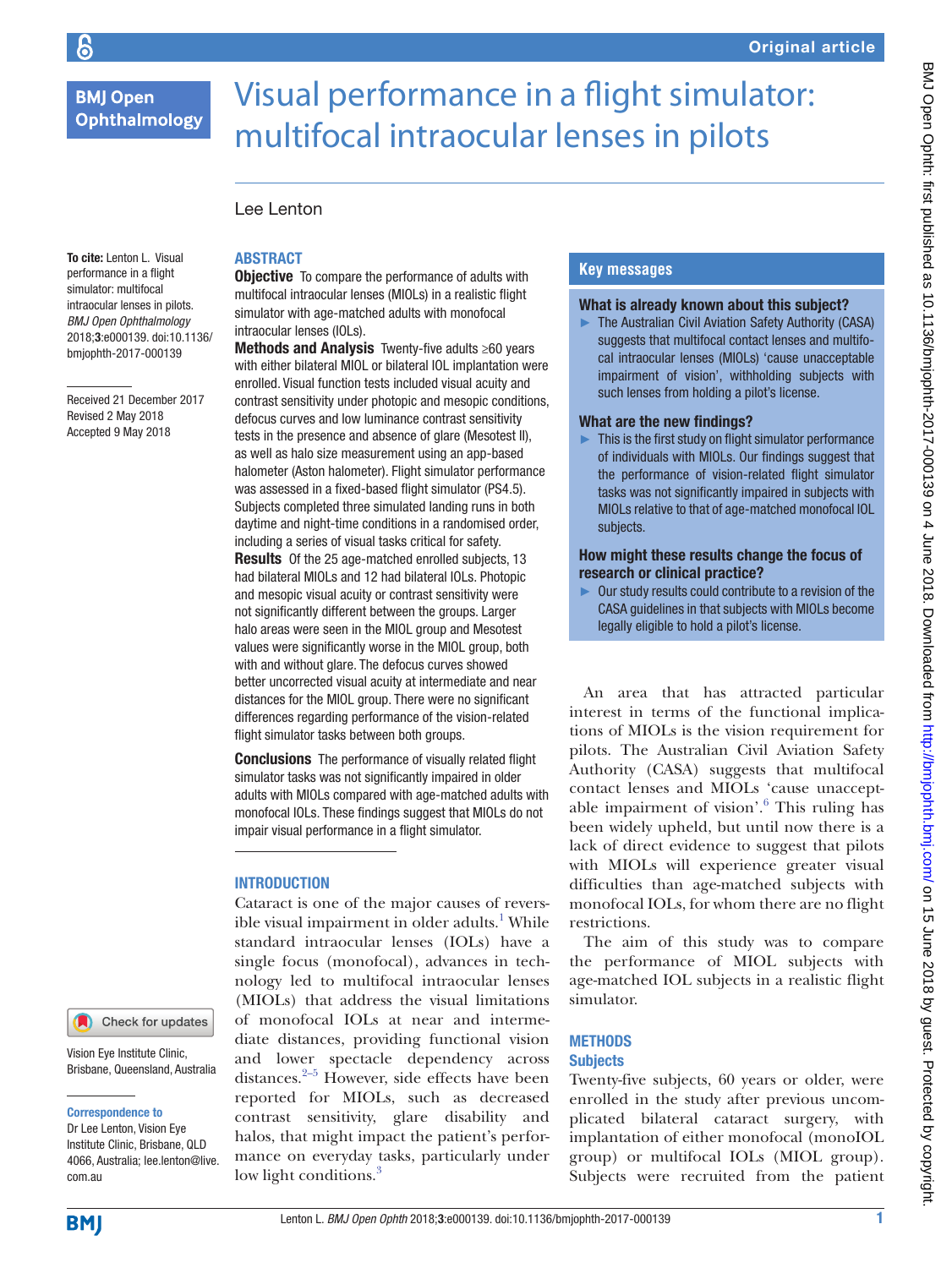database of the author (LL), an experienced cataract surgeon.

The study adhered to the tenets of the Declaration of Helsinki and was approved by the Queensland University of Technology Human Research Ethics Committee. All subjects attended two testing sessions.

# Visual function assessment

Binocular distance visual acuity was tested using high-contrast ETDRS charts at 4m under mesopic luminance  $(0.75 \text{ cd/m}^2)$  with dimmed room lighting (3lux) and under photopic luminance  $(108 \text{ cd/m}^2)$  with high room lighting (440lux). Visual acuity was scored in logMAR, using three different ETDRS charts.

Binocular contrast sensitivity was measured binocularly at 3m with the Pelli-Robson test under the same mesopic and photopic lighting conditions as for visual acuity. Contrast sensitivity was scored in log CS. Two different charts were used.

Binocular distance defocus curves were measured using high-contrast ETDRS charts at 4m. Defocus was sequenced from +1.50to −5.00 dpt in 0.50 dpt steps over subjects' habitual distance correction, and the letter charts alternated for each measurement.

Binocular mesopic contrast sensitivity (without and with glare) was tested using the Mesotest  $II.^{7}$  $II.^{7}$  $II.^{7}$ . The contrast of the target varied by 0.1 log units, corresponding to 95%, 80%, 63% and 50% of the contrast threshold and was conducted without (background luminance of 0.032cd/  $m<sup>2</sup>$ ) and with a glare source (0.35 lux at the pupil, located three degrees to the left of target; background luminance of  $0.1 \text{ cd/m}^2$ ).

Five presentations were tested at each of the four contrast levels, without and with the glare source. The total number of errors was calculated.

For halometry, the halo produced by glare from a bright white LED attached to the centre of an iPad screen (iPad4, <www.apple.com>) was determined as the position closest to the LED where two out of three presentations of a randomly presented high contrast 20/50 letter (0.4 logMAR) were correctly identified.<sup>8</sup> A seen-to-not-seen approach was used with a 0.1-degree step size along eight meridians. The halo area (deg2) was determined by calculating the area of the halo surrounding the LED glare source.

The NeurOptic pupillometer (model 79101; NeurOptics) was used to measure pupil size in both eyes under photopic and mesopic lighting conditions.

The subjects also completed a validated questionnaire on their self-reported quality of vision  $(QoV)$ . This included questions relating to the quality of their distance and reading vision, with glasses if they wore them, both during the day and at night. A series of questions asked about the frequency and severity of symptoms experienced during everyday activities in the past week, for example, glare, haloes, double vision and focusing difficulties.<sup>[9](#page-7-6)</sup> To reduce the possibility of inconsistent responses, this questionnaire includes QoV pictures

to characterise the different visual symptoms. Finally, subjects reported whether they achieved spectacle freedom following their surgery, for distance, intermediate and near activities.

# Flight simulator assessment

All subjects also completed one session assessing their vision-related flight simulator performance at Aviation Australia, near Brisbane Airport. The fixed-based simulator (PS4.5) ([https://brisbane.flightexperience.com.](https://brisbane.flightexperience.com.au/the-simulator/) [au/the-simulator/\)](https://brisbane.flightexperience.com.au/the-simulator/) is based on the Boeing 737-800. The simulator has received certification for pilot training from the Federal Aviation Administration (USA), Civil Aviation Safety Authority (Australia), Civil Aviation Authority New Zealand (New Zealand) and Department of Civil Aviation (Indonesia).

Subjects were seated in the co-pilot seat and completed six simulated landing runs in clear daytime and clear nighttime conditions, each of which took approximately 5min. The Airport Approach spotlight was set at around 330lux for the daytime and around 50lux for the night-time run. The order of the light conditions was counterbalanced between subjects within each IOL group. In order to exclude the possibility of a training effect, no flight simulator training was previously performed in both groups.

Subjects were instructed to wear whatever refractive spectacle correction they would use habitually for near to intermediate distances in the simulator. During each run, subjects were asked to complete a series of critical visual tasks for safety as highlighted in [figure](#page-2-0) 1, both within (in the front and side console) as well as external to the cockpit as the plane approached the landing strip. The following pre-flight and in-flight visual tasks at far, intermediate (80 to  $120 \text{ cm}$ ) and near (40 to  $50 \text{ cm}$ ) distances were tested:

# Pre-flight visual tasks

At the beginning of each run, the pilot positioned the plane 10 miles from Sydney airport and froze its position. Subjects were then asked to complete the following tasks:

- ► Radio frequency task: Report the three active or stand-by radio frequency values in the centre console to the left of their seat. The size equivalent of this task was around 6/40 Snellen visual acuity.
- ► Airport approach task: Report one ALT (altitude) value corresponding to a DME (distance measuring equipment) DIST (distance) value from the paperbased Airport Approach Chart positioned directly to their right near the window. The size equivalent of this task was around 6/15 Snellen visual acuity.

# In-flight visual tasks

The subjects then commenced the descent into Sydney airport. During this descent, subjects were asked to complete the following tasks:

► Screen-based console tasks: Report the heading, speed, altitude and fuel-flow values off the console at regular intervals. The size equivalent of these tasks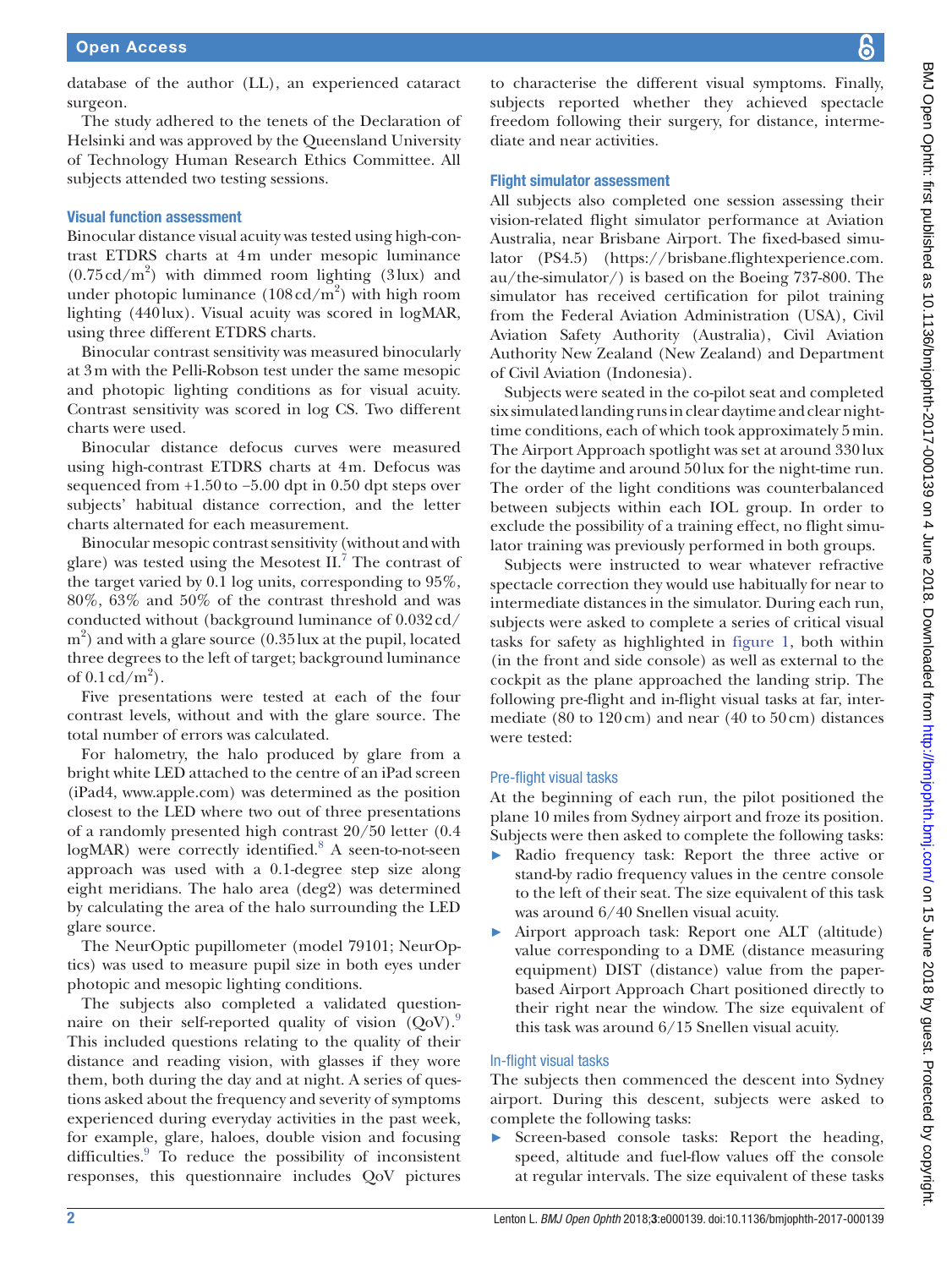BMJ Open Ophth: first published



Figure 1 Internal view of the PS4.5 simulator with visual tasks to be completed for the study. PAPI, precision approach path indicator.

<span id="page-2-0"></span>ranged from 6/18 to around 6/30 Snellen visual acuity.

- Airport approach task: The size equivalent of this task was around 6/15 Snellen visual acuity.
- ► Runway precision approach path indicators (PAPI) task: Report the colours of the four PAPI lights on the right side of the runway as the plane prepared for landing at regular intervals. There are four lights either side of the landing strip, and these can be presented as any combination of red and white lights.

One GoPro camera was mounted on the yoke within the simulator, which recorded the various values on the console and was used to assist with post-simulator scoring as required.

# Data analysis

Statistical analyses were performed using SPSS V.23.0, and the level of significance was set at p=0.05.

Descriptive statistics were used to analyse the demographic and questionnaire. Normality of data samples was evaluated by means of the Kolmogorov-Smirnov test. Intergroup comparisons of categorical characteristics were performed using Fisher's exact test. Independent t-tests were used to compare between-group differences in the visual function tests and flight simulator performance measures. Otherwise, when parametric analysis was not possible, the Mann-Whitney U test was applied for comparisons between the two groups.

Sample size was calculated with a binary outcome non-inferiority test for the parameter whether the patients pass the CASA vision requirements for a Class 1 and 2 pilot license. If there is a true difference in favour of the experimental treatment of 25%, then 26 patients are required to be 80% sure that the upper limit of a one-sided 95% CI will exclude a difference in favour of the standard group of more than 15%."

#### **Results**

Twenty-five adults participated in the study, 13 had bilateral MIOLs (mean age 68.1±6.4 years, nine men) and 12 had bilateral monofocal IOLs (mean age 69.8±5.7 years, three men). There were no significant differences in age between the two groups (p=0.47).

All subjects in the MIOL group had the same lens model implanted in both eyes, the AT LISA tri 839MP (CZM, Jena, Germany) with powers between 16 and 30 dpt, and two subjects had the toric version. Implantations had taken place at least 1year before enrolment in the study. Subjects in the monoIOL group had bilateral or mixed implantations of the following IOL models: CT ASPHINA 409MP (CZM), Acrysof SN60WF, Acrysof SN60AT, Acrysof SN6802 and Alcon SN60T3 (Alcon, Ft. Worth, Texas, USA).

## Visual performance results

Visual performance results are shown in table 1. There were no significant differences in the self-reported quality of vision between the multifocal and monofocal IOL groups, for either distance or reading vision during the day and at night  $(p>0.33)$ .

The MIOL group had a significantly higher incidence of halos compared with the monoIOL group (p=0.019). While there was a trend towards greater severity of these haloes in the MIOL group, this did not reach statistical significance (p=0.06). There were no other significant differences in the severity of symptoms between the two groups.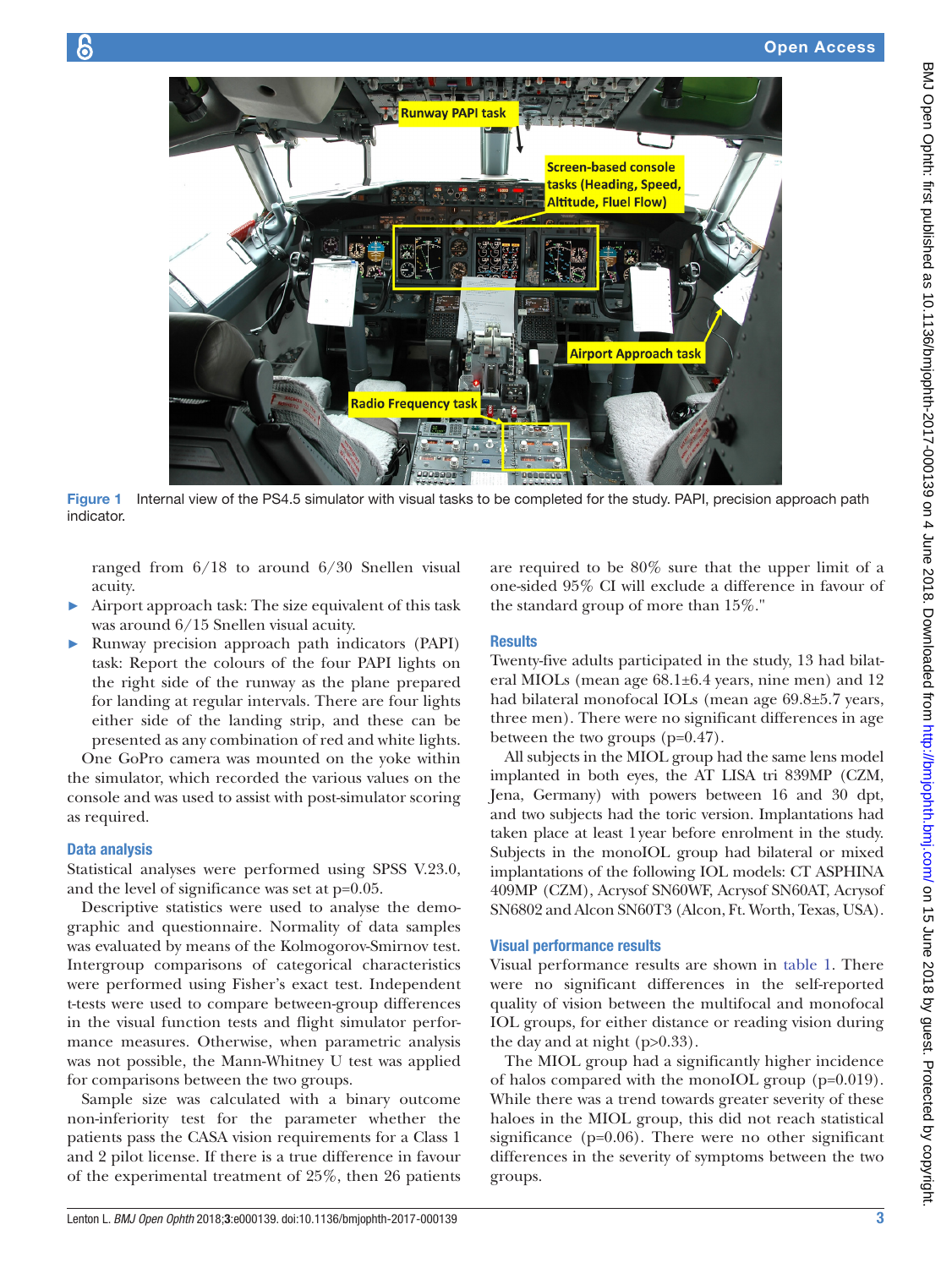| Results of the visual performance tests in both groups<br>Table 1 |                         |                       |                      |                                    |  |  |
|-------------------------------------------------------------------|-------------------------|-----------------------|----------------------|------------------------------------|--|--|
| Self-reported quality of vision                                   |                         | <b>Multifocal IOL</b> | <b>Monofocal IOL</b> | P values (Mann-                    |  |  |
| (glasses worn)                                                    | Rating                  | n (%)                 | n (%)                | Whitney U test)                    |  |  |
| Distance vision during the day                                    | <b>Excellent</b>        | 7(53.8)               | 6(50)                | 1                                  |  |  |
|                                                                   | Good                    | 5(38.5)               | 6(50)                |                                    |  |  |
|                                                                   | Fair                    | 1(7.7)                | 0(0)                 |                                    |  |  |
| Distance vision at night                                          | Excellent               | 2(15.4)               | 1(8.3)               | 0.7                                |  |  |
|                                                                   | Good                    | 9(69.2)               | 9(75)                |                                    |  |  |
|                                                                   | Fair                    | 2(15.4)               | 2(16.7)              |                                    |  |  |
| Reading vision during the day                                     | <b>Excellent</b>        | 8(61.5)               | 5(41.7)              | 0.33                               |  |  |
|                                                                   | Good                    | 5(38.5)               | 7(58.3)              |                                    |  |  |
|                                                                   | Fair                    | 0(0)                  | 0(0)                 |                                    |  |  |
| Reading vision at night                                           | Excellent               | 1(7.7)                | 2(16.7)              | 0.63                               |  |  |
|                                                                   | Good                    | 7(53.8)               | 6(50)                |                                    |  |  |
|                                                                   | Fair                    | 5(38.5)               | 4(33.3)              |                                    |  |  |
|                                                                   |                         | <b>Multifocal IOL</b> | <b>Monofocal IOL</b> |                                    |  |  |
| Self-reported frequency of<br>symptoms in past week               | <b>Frequency rating</b> | n (%)                 | n (%)                | P values (Mann-<br>Whitney U test) |  |  |
| How often do you experience                                       | <b>Never</b>            | 6(46.2)               | 5(41.7)              | 0.81                               |  |  |
| glare?                                                            | Occasionally            | 4(30.8)               | 4(33.3)              |                                    |  |  |
|                                                                   | Quite often             | 3(23.1)               | 2(16.7)              |                                    |  |  |
|                                                                   | Very often              | 0(0)                  | 1(8.3)               |                                    |  |  |
| How often do you experience                                       | Never                   | 3(23.1)               | 7(58.3)              | 0.019                              |  |  |
| haloes?                                                           | Occasionally            | 4(30.8)               | 5(41.7)              |                                    |  |  |
|                                                                   | Quite often             | 6(46.2)               | 0(0)                 |                                    |  |  |
|                                                                   | Very often              | 0(0)                  | 0(0)                 |                                    |  |  |
| How often do you experience                                       | <b>Never</b>            | 10 (76.9)             | 6(50)                | 0.44                               |  |  |
| starbursts?                                                       | Occasionally            | 1(7.7)                | 6(50)                |                                    |  |  |
|                                                                   | Quite often             | 1(7.7)                | 0(0)                 |                                    |  |  |
|                                                                   | Very often              | 1(7.7)                | 0(0)                 |                                    |  |  |
| How often do you experience                                       | Never                   | 12 (92.3)             | 10 (83.3)            | 0.73                               |  |  |
| hazy vision?                                                      | Occasionally            | 1(7.7)                | 2(16.7)              |                                    |  |  |
|                                                                   | Quite often             | 0(0)                  | 0(0)                 |                                    |  |  |
|                                                                   | Very often              | 0(0)                  | 0(0)                 |                                    |  |  |
| How often do you experience                                       | <b>Never</b>            | 13 (100)              | 10 (83.3)            | 0.5                                |  |  |
| blurred vision?                                                   | Occasionally            | 0(0)                  | 2(16.7)              |                                    |  |  |
|                                                                   | Quite often             | 0(0)                  | 0(0)                 |                                    |  |  |
|                                                                   | Very often              | 0(0)                  | 0(0)                 |                                    |  |  |
|                                                                   | Never                   |                       |                      | 0.73                               |  |  |
| How often do you experience<br>distortion?                        |                         | 13 (100)              | 11 (91.7)            |                                    |  |  |
|                                                                   | Occasionally            | 0(0)                  | 1(8.3)               |                                    |  |  |
|                                                                   | Quite often             | 0(0)                  | 0(0)                 |                                    |  |  |
|                                                                   | Very often              | 0(0)                  | 0(0)                 |                                    |  |  |
| How often do you experience<br>double or multiple images?         | <b>Never</b>            | 12 (92.3)             | 9(75)                | 0.47                               |  |  |
|                                                                   | Occasionally            | 1(7.7)                | 3(25)                |                                    |  |  |
|                                                                   | Quite often             | 0(0)                  | 0(0)                 |                                    |  |  |
|                                                                   | Very often              | 0(0)                  | 0(0)                 |                                    |  |  |

BMJ Open On 15 June 2018 by copyright. Protected as 10.1136/bmjophth-2013 by guest. Protected by guest. Protected by copyright

BMJ Open Ophth: first published as 10.11136/bmjophth-2017-000139 on 4 June 2018. Downloaded from http://bmjophth.bmj.com/ on 15 June 2018 by guest. Protected by copyright.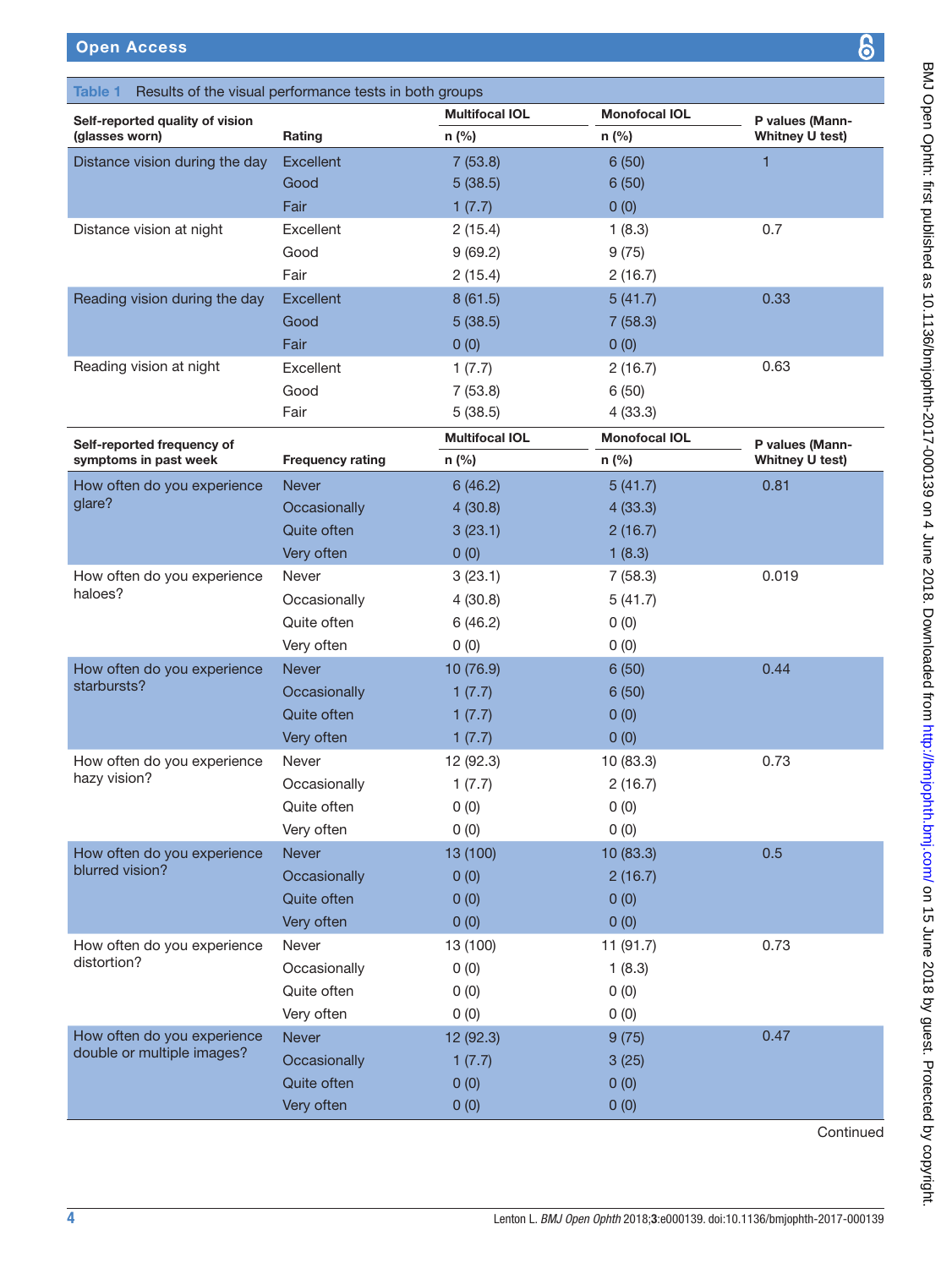| Continued<br>Table 1                             |                         |                       |                      |                    |
|--------------------------------------------------|-------------------------|-----------------------|----------------------|--------------------|
| Self-reported frequency of                       |                         | <b>Multifocal IOL</b> | <b>Monofocal IOL</b> | P values (Mann-    |
| symptoms in past week                            | <b>Frequency rating</b> | n (%)                 | n (%)                | Whitney U test)    |
| How often do you experience a Never              |                         | 8(61.5)               | 10 (83.3)            | 0.38               |
| fluctuation in your vision?                      | Occasionally            | 5(38.5)               | 2(16.7)              |                    |
|                                                  | Quite often             | 0(0)                  | 0(0)                 |                    |
|                                                  | Very often              | 0(0)                  | 0(0)                 |                    |
| How often do you experience                      | <b>Never</b>            | 8(61.5)               | 8(66.7)              | 0.85               |
| focusing difficulties?                           | Occasionally            | 5(38.5)               | 4(33.3)              |                    |
|                                                  | Quite often             | 0(0)                  | 0(0)                 |                    |
|                                                  | Very often              | 0(0)                  | 0(0)                 |                    |
| How often do you experience                      | Never                   | 12 (92.3)             | 11 (91.7)            | 0.98               |
| difficulty judging distance or                   | Occasionally            | 1(7.7)                | 1(8.3)               |                    |
| depth perception?                                | Quite often             | 0(0)                  | 0(0)                 |                    |
|                                                  | Very often              | 0(0)                  | 0(0)                 |                    |
| Did the surgery result in you                    |                         | <b>Multifocal IOL</b> | <b>Monofocal IOL</b> | P values (Fisher's |
| achieving spectacle freedom?                     | Response                | n (%)                 | n (%)                | exact test)        |
| <b>Distance</b>                                  | <b>Yes</b>              | 13 (100)              | 12 (100)             | 1                  |
|                                                  | <b>No</b>               | 0(0)                  | 0(0)                 |                    |
| Intermediate                                     | Yes                     | 13 (100)              | 10 (83)              | 0.22               |
|                                                  | No                      | 0(0)                  | 2(17)                |                    |
| <b>Near</b>                                      | <b>Yes</b>              | 13 (100)              | 4(33)                | < 0.001            |
|                                                  | <b>No</b>               | 0(0)                  | 8(67)                |                    |
|                                                  |                         | <b>Multifocal IOL</b> | <b>Monofocal IOL</b> |                    |
| <b>Visual function test</b>                      |                         | Mean (SD)             | Mean (SD)            | P value (t-test)   |
| Photopic visual acuity (logMAR)                  |                         | $-0.06(0.09)$         | $-0.03(0.1)$         | 0.46               |
| Mesopic visual acuity (logMAR)                   |                         | 0.21(0.13)            | 0.22(0.14)           | 0.8                |
| Photopic contrast sensitivity (log units)        |                         | 1.9(0.08)             | 1.94(0.02)           | 0.14               |
| Mesopic contrast sensitivity (log units)         |                         | 1.32(0.13)            | 1.43(0.29)           | 0.23               |
| Near letter visual acuity (logMAR)               |                         | $-0.13(0.07)$         | $-0.21(0.14)$        | 0.08               |
| Intermediate letter visual acuity (logMAR)       |                         | 0.05(0.08)            | 0.13(0.14)           | 0.12               |
| Mesotest score-without glare (no of errors)      |                         | 9.46(5.94)            | 4.08 (4.32)          | $0.017*$           |
| Mesotest score-with glare (no of errors)         |                         | 18.62 (2.36)          | 13 (8.11)            | $0.025*$           |
| Glare halo area (deg2)                           |                         | 1.31(0.63)            | 0.57(0.28)           | $0.001**$          |
| Photopic pupil diameter (average both eyes) (mm) |                         | 3.08(0.39)            | 3.24(0.42)           | 0.33               |
| Mesopic pupil diameter (average both eyes) (mm)  |                         | 4.94(0.81)            | 4.91 (0.74)          | 0.91               |

IOL, intraocular lens.

There was a trend for greater spectacle freedom for both distance and intermediate activities in the MIOL group compared with the monoIOL group, but these differences were not significant. However, there was a significant difference in spectacle freedom for near activities, with all MIOL subjects reporting spectacle freedom, compared with around 30% in the monoIOL group  $(p<0.001)$ .

There were no significant differences in photopic or mesopic visual acuity (p>0.46) or photopic or mesopic contrast sensitivity (p>0.14) between the groups.

MIOL subjects performed significantly worse than the monofocal group on both the Mesotest without and with glare, making on average five to six more errors on both (p<0.025). In addition, the halo area size was significantly larger in the MIOL group (p=0.001). No differences were noted in photopic or mesopic pupil size between the two groups.

None of the MIOL group required any additional spectacles to complete the simulator tasks, whereas 2/3 of the monoIOL subjects needed spectacles for near vision.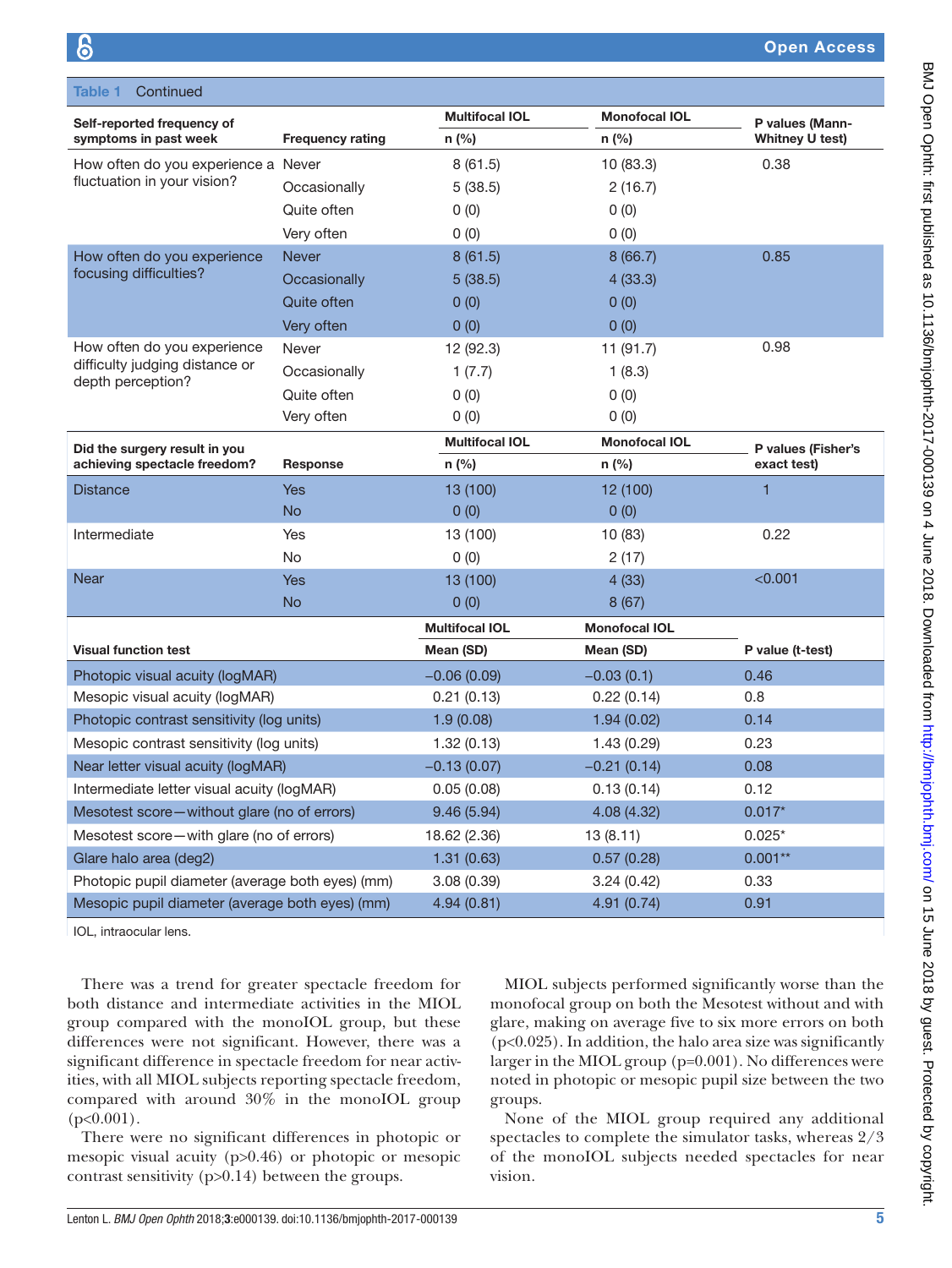<span id="page-5-0"></span>Table 2 Visual standards of participants wearing their habitual correction relative to the CASA vision requirements set out in Regulation 67.150<sup>[10](#page-7-7)</sup>

|                                                                                   | <b>Multifocal IOL</b><br>$(n=13)$ | <b>Monofocal IOL</b><br>$(n=12)$ |
|-----------------------------------------------------------------------------------|-----------------------------------|----------------------------------|
| Monocular VA<br>requirements (Item 1.35)                                          |                                   |                                  |
| Class 1<br>(6/9 or better in each<br>eye)                                         | 2 (15%) failed                    | 4 (33%) failed                   |
| Class <sub>2</sub><br>(6/12 or better in each<br>eye)                             | $1(8%)$ failed                    | 4 (33%) failed                   |
| Binocular VA requirements<br>(Item 1.35)                                          |                                   |                                  |
| Class 1 (6/6 or better)                                                           | $1(8%)$ failed                    | 2 (17%) failed                   |
| Class 2 (6/9 or better)                                                           | All passed                        | All passed                       |
| Intermediate requirements<br>(Item 1.36)                                          |                                   |                                  |
| N14 binocularly<br>(with or without<br>correcting lenses) at a<br>distance of 1 m | All passed                        | All passed                       |
| Near VA requirements<br>(Item 1.36)                                               |                                   |                                  |
| N5 binocularly in the<br>range of 30 to 50 cm                                     | $1(8%)$ failed                    | $1(8%)$ failed                   |

CASA, Civil Aviation Safety Authority; IOL, intraocular lens; VA, visual acuity.

The visual function of the subjects was considered in terms of whether they would have passed the CASA vision requirements for a Class 1 and 2 pilot license [\(table](#page-5-0) 2)[.10](#page-7-7) There was a trend for more monoIOL subjects to fail on the basis of monocular visual acuity, but these differences failed to reach significance for either Class 1 (p=0.294) or Class 2 (p=0.109) licenses. The monoIOL group was also more likely to fail the Class 1 license, but again this difference was not significant (p=0.490). In summary, there was no significant difference in the number of subjects in either IOL group who would have either passed or failed the CASA visual acuity requirements at any tested distance.

# Defocus curves

The defocus curves for both groups are presented in [figure](#page-5-1) 2. The monoIOL group demonstrated maximum visual acuity without any defocus (−0.03±0.1logMAR) and a gradual decline in acuity with increased defocus in both directions. The MIOL group also demonstrated maximum distance acuity without any defocus (−0.06±0.09logMAR), but there was only a slight reduction in acuity with myopic blur (up to −3.00 dpt).

# Flight simulator visual performance results

[Table](#page-6-0) 3 presents the mean flight simulator visual performance data for both groups. There was no significant difference in performance between the groups for any parameter.

# **DISCUSSION**

In this study, the vision and flight simulator performance of a group of older adults with MIOLs was compared with that of a group of age-matched adults with monofocal IOLs. This comparative study was undertaken to explore concerns that MIOLs have negative effects on functional vision, and specifically, claims by CASA that multifocal contact lenses and IOLs 'cause unacceptable impairment of vision', which precludes individuals with these visual corrections from holding a pilot's license.<sup>[6](#page-7-3)</sup> Performance was assessed both under daytime and night-time flying conditions, given that night-time flying may be more problematic in those with multifocal lenses given the larger pupils associated with low light levels.

The findings demonstrated that the visual function of the two groups did not differ significantly in terms of their visual acuity or contrast sensitivity, either under photopic or mesopic light conditions, which is in accordance with previous studies.<sup>3</sup> However, mesopic contrast sensitivity when measured with the Mesotest, both with and without glare, was significantly worse in the MIOL relative to the monoIOL group, which has not been previously



<span id="page-5-1"></span>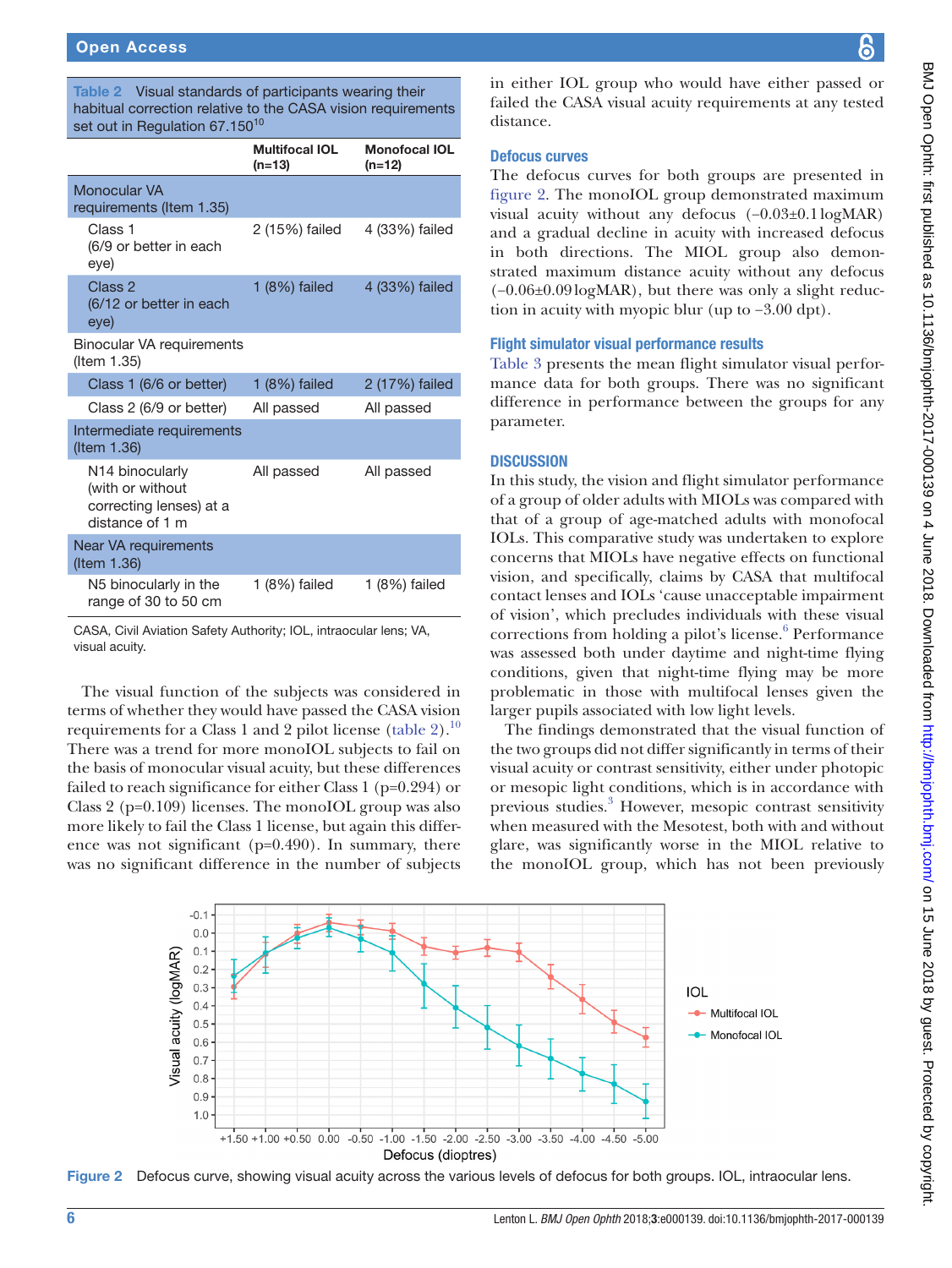<span id="page-6-0"></span>

| Comparison of flight simulator visual performance tasks between both groups<br>Table 3 |                                                        |                                    |                                   |                   |  |  |
|----------------------------------------------------------------------------------------|--------------------------------------------------------|------------------------------------|-----------------------------------|-------------------|--|--|
|                                                                                        | Mean number of<br>opportunities over the<br>three runs | <b>Multifocal IOL</b><br>Mean (SD) | <b>Monofocal IOL</b><br>Mean (SD) | P values (t-test) |  |  |
| Radio frequencies values                                                               |                                                        |                                    |                                   |                   |  |  |
| Day (% correct)                                                                        | 9                                                      | 97.4(6.7)                          | 100(0)                            | 0.20              |  |  |
| Night (% correct)                                                                      | 9                                                      | 99.1(3.1)                          | 97.2(5)                           | 0.26              |  |  |
| Landing guide                                                                          |                                                        |                                    |                                   |                   |  |  |
| Day (% correct)                                                                        | 6                                                      | 97.4(9.2)                          | 100(0)                            | 0.35              |  |  |
| Night (% correct)                                                                      | 6                                                      | 93.6 (14.5)                        | 97.2(6.5)                         | 0.43              |  |  |
| Screen-based console values                                                            |                                                        |                                    |                                   |                   |  |  |
| Heading day (% correct)                                                                | 30                                                     | 100(0)                             | 100(0)                            | 1                 |  |  |
| Heading night (% correct)                                                              | 30                                                     | 99.7 (0.9)                         | 100(0)                            | 0.35              |  |  |
| Speed day (% correct)                                                                  | 30                                                     | 99.7 (0.9)                         | 100(0)                            | 0.35              |  |  |
| Speed night (% correct)                                                                | 30                                                     | 99.5(1.3)                          | 99.7(1)                           | 0.61              |  |  |
| Altitude day (% correct)                                                               | 30                                                     | 96.9(6.6)                          | 98.1(4.8)                         | 0.63              |  |  |
| Altitude night (% correct)                                                             | 30                                                     | 93.3 (14.6)                        | 98.3(2.7)                         | 0.26              |  |  |
| Fuel flow day (% correct)                                                              | 3                                                      | 100(0)                             | 100(0)                            | 1                 |  |  |
| Fuel flow night (% correct)                                                            | 3                                                      | 100(0)                             | 100(0)                            | 1                 |  |  |
| Runway lights                                                                          |                                                        |                                    |                                   |                   |  |  |
| Day (% correct)                                                                        | 8                                                      | 33.1(18.3)                         | 45 (32.3)                         | 0.27              |  |  |
| Night (% correct)                                                                      | 9                                                      | 77.9 (14.3)                        | 84.8 (11.9)                       | 0.20              |  |  |

IOL, intraocular lens.

reported. This may be due to the very low luminance levels used in the Mesotest test  $(0.032 \text{ cd/m}^2)$  in our study. The MIOL group also had significantly larger halo areas than the monofocal group, which is in accordance with previous reports of self-reported glare sensitivity,  $11$  as well as increased halo size<sup>12</sup>; these differences may reflect the problems reported by MIOL patients with night-time driving.<sup>2</sup>

The literature review done in preparation for this study failed to find any agreed on or scientifically agreed on definition of the terms halo or glare. The tests used, halometry and Mesotest, are considered irregular tests used to try and model the visual experiences of patients after cataract surgery. However, there is no scientifically validated measure or instrument available to measure these phenomena.

What has been observed when testing the MIOL participants is that they describe rings around the test LED.

It is speculated that these rings may in fact be Fraunhoffer diffractive rings associated with a circular aperture of the pupil and the diffractive rings of the IOL. This observation may open up a more productive area of future research to explore as a more scientifically valid explanation of the visual experiences of patient with these IOLs, compared with the more qualitative terms halo and glare.

The defocus curves demonstrated that MIOL subjects had significantly better vision than monoIOL subjects for myopic blur, which is in accordance with previous studies. $313-17$ 

Significant differences were found—as expected—in the need for near correction with 100% spectacle freedom for near vision in the MIOL group and two-thirds of the monoIOL group needing spectacles for near-vision tasks.

In terms of vision-related flight simulator tasks, there was no significant difference in performance between MIOL and monoIOL subjects for correct recognition of any of the console-based values, including heading, altitude, speed and fuel flow values, accurately reporting from the airport approach chart or reading off the radio frequency values. Importantly, both IOL groups were able to perform these tasks at relatively high levels of accuracy (many subjects achieving 100% accuracy), regardless of whether the flight was made in clear daytime or nighttime conditions. These findings are in accordance with those reported for the defocus curves, demonstrating relatively high levels of visual acuity at near and intermediate distances for the MIOL group, with worse results for the monoIOL group. Importantly, the monofocal subjects were able to use near corrections (half-eye reading, bifocals or multifocal spectacles) as required for the flight simulator tasks as indicated in the CASA guidelines. $10$ Even for the lower light levels of the simulated night-time flights, performance was not significantly impaired for either group and no performance differences between groups were evident. It should, however, be noted that